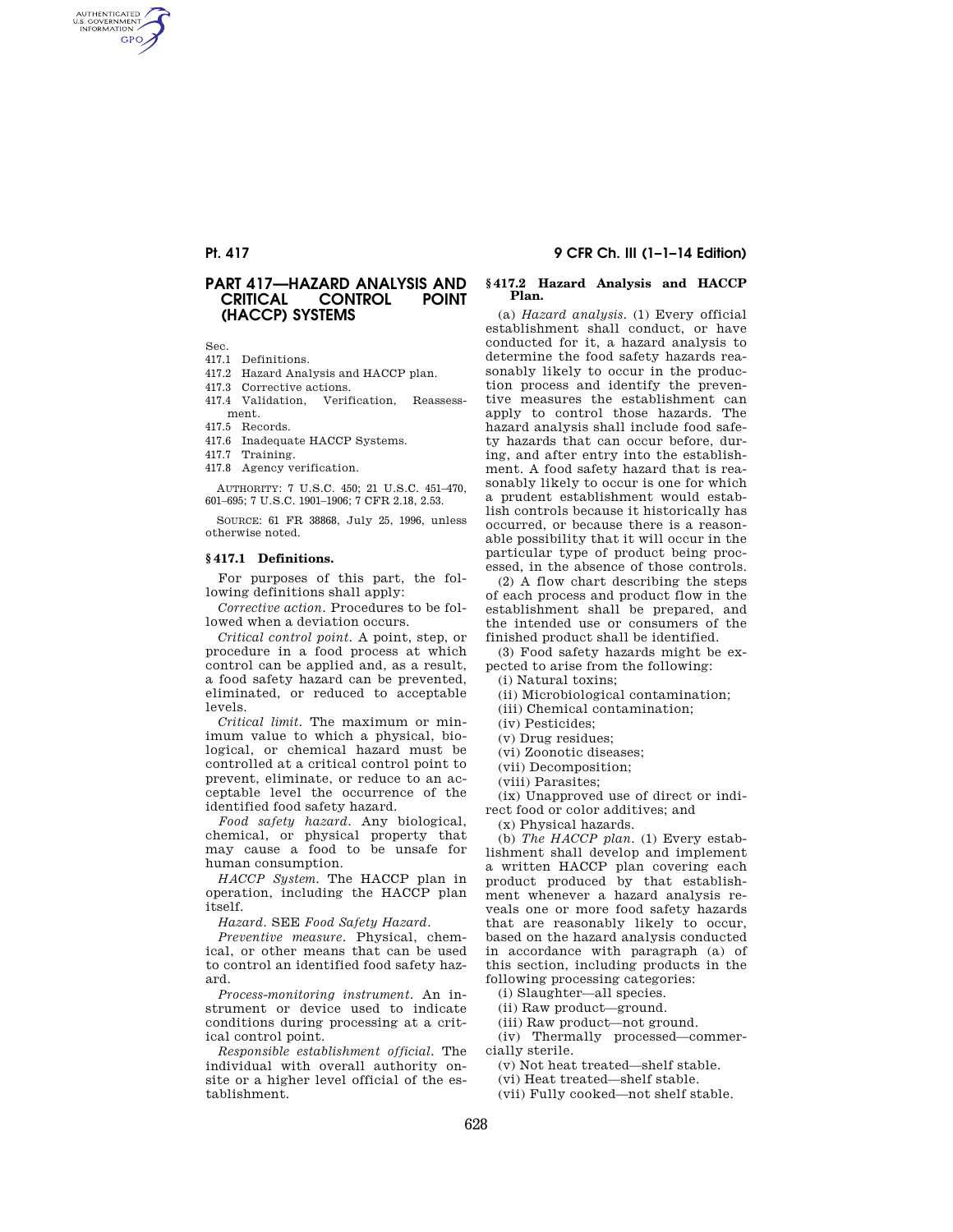# Food Safety and Inspection Service, USDA § 417.3

(viii) Heat treated but not fully cooked—not shelf stable.

(ix) Product with secondary inhibitors—not shelf stable.

(2) A single HACCP plan may encompass multiple products within a single processing category identified in this paragraph, if the food safety hazards, critical control points, critical limits, and procedures required to be identified and performed in paragraph (c) of this section are essentially the same, provided that any required features of the plan that are unique to a specific product are clearly delineated in the plan and are observed in practice.

(3) HACCP plans for thermally processed/commercially sterile products do not have to address the food safety hazards associated with microbiological contamination if the product is produced in accordance with the requirements of part 318, subpart G, or part 381, subpart X, of this chapter.

(c) *The contents of the HACCP plan.* The HACCP plan shall, at a minimum:

(1) List the food safety hazards identified in accordance with paragraph (a) of this section, which must be controlled for each process.

(2) List the critical control points for each of the identified food safety hazards, including, as appropriate:

(i) Critical control points designed to control food safety hazards that could be introduced in the establishment, and

(ii) Critical control points designed to control food safety hazards introduced outside the establishment, including food safety hazards that occur before, during, and after entry into the establishment;

(3) List the critical limits that must be met at each of the critical control points. Critical limits shall, at a minimum, be designed to ensure that applicable targets or performance standards established by FSIS, and any other requirement set forth in this chapter pertaining to the specific process or product, are met;

(4) List the procedures, and the frequency with which those procedures will be performed, that will be used to monitor each of the critical control points to ensure compliance with the .<br>critical limits:

(5) Include all corrective actions that have been developed in accordance with §417.3(a) of this part, to be followed in response to any deviation from a critical limit at a critical control point; and

(6) Provide for a recordkeeping system that documents the monitoring of the critical control points. The records shall contain the actual values and observations obtained during monitoring.

(7) List the verification procedures, and the frequency with which those procedures will be performed, that the establishment will use in accordance with §417.4 of this part.

(d) *Signing and dating the HACCP plan.* (1) The HACCP plan shall be signed and dated by the responsible establishment individual. This signature shall signify that the establishment accepts and will implement the HACCP plan.

(2) The HACCP plan shall be dated and signed:

(i) Upon initial acceptance;

(ii) Upon any modification; and

(iii) At least annually, upon reassessment, as required under §417.4(a)(3) of this part.

(e) Pursuant to 21 U.S.C. 456, 463, 608, and 621, the failure of an establishment to develop and implement a HACCP plan that complies with this section, or to operate in accordance with the requirements of this part, may render the products produced under those conditions adulterated.

[61 FR 38868, July 25, 1996, as amended at 62 FR 61009, Nov. 14, 1997]

## **§ 417.3 Corrective actions.**

(a) The written HACCP plan shall identify the corrective action to be followed in response to a deviation from a critical limit. The HACCP plan shall describe the corrective action to be taken, and assign responsibility for taking corrective action, to ensure:

(1) The cause of the deviation is identified and eliminated;

(2) The CCP will be under control after the corrective action is taken;

(3) Measures to prevent recurrence are established; and

(4) No product that is injurious to health or otherwise adulterated as a result of the deviation enters commerce.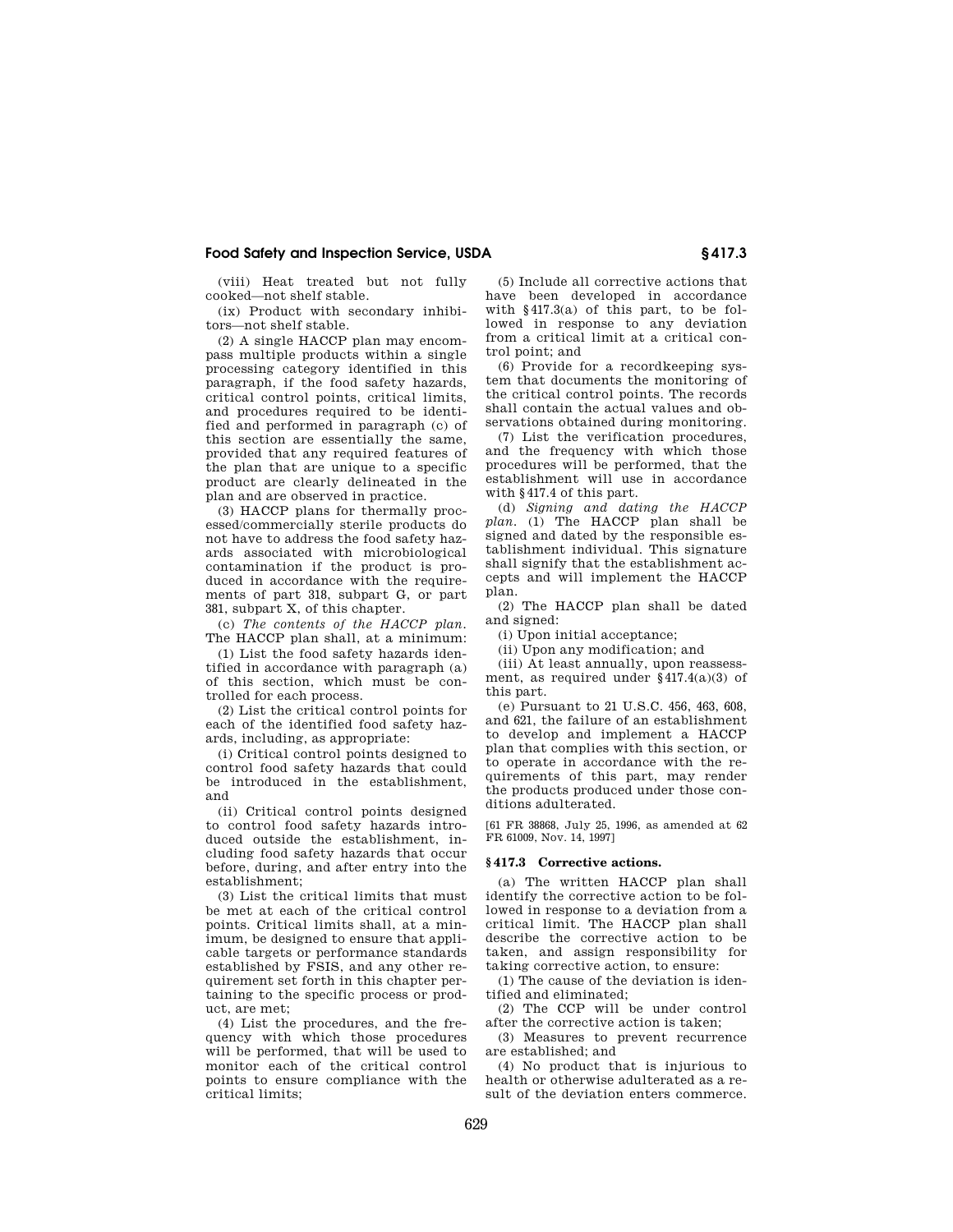(b) If a deviation not covered by a specified corrective action occurs, or if another unforeseen hazard arises, the establishment shall:

(1) Segregate and hold the affected product, at least until the requirements of paragraphs  $(b)(2)$  and  $(b)(3)$  of this section are met;

(2) Perform a review to determine the acceptability of the affected product for distribution;

(3) Take action, when necessary, with respect to the affected product to ensure that no product that is injurious to health or otherwise adulterated, as a result of the deviation, enters commerce;

(4) Perform or obtain reassessment by an individual trained in accordance with  $84177$  of this part, to determine whether the newly identified deviation or other unforeseen hazard should be incorporated into the HACCP plan.

(c) All corrective actions taken in accordance with this section shall be documented in records that are subject to<br>verification in accordance with verification in accordance §417.4(a)(2)(iii) and the recordkeeping requirements of §417.5 of this part.

### **§ 417.4 Validation, Verification, Reassessment.**

(a) Every establishment shall validate the HACCP plan's adequacy in controlling the food safety hazards identified during the hazard analysis, and shall verify that the plan is being effectively implemented.

(1) *Initial validation.* Upon completion of the hazard analysis and development of the HACCP plan, the establishment shall conduct activities designed to determine that the HACCP plan is functioning as intended. During this HACCP plan validation period, the establishment shall repeatedly test the adequacy of the CCP's, critical limits, monitoring and recordkeeping procedures, and corrective actions set forth in the HACCP plan. Validation also encompasses reviews of the records themselves, routinely generated by the HACCP system, in the context of other validation activities.

(2) *Ongoing verification activities.* Ongoing verification activities include, but are not limited to:

(i) The calibration of process-monitoring instruments;

# § 417.4 9 CFR Ch. III (1–1–14 Edition)

(ii) Direct observations of monitoring activities and corrective actions; and

(iii) The review of records generated and maintained in accordance with §417.5(a)(3) of this part.

(3)(i) *Reassessment of the HACCP plan.* Every establishment shall reassess the adequacy of the HACCP plan at least annually and whenever any changes occur that could affect the hazard analysis or alter the HACCP plan. Such changes may include, but are not limited to, changes in: raw materials or source of raw materials; product formulation; slaughter or processing methods or systems; production volume; personnel; packaging; finished product distribution systems; or, the intended use or consumers of the finished product. The reassessment shall be performed by an individual trained in accordance with §417.7 of this part. The HACCP plan shall be modified immediately whenever a reassessment reveals that the plan no longer meets the requirements of §417.2(c) of this part.

(ii) Each establishment must make a record of each reassessment required by paragraph  $(a)(3)(i)$  of this section and must document the reasons for any changes to the HACCP plan based on the reassessment, or the reasons for not changing the HACCP plan based on the reassessment. For annual reassessments, if the establishment determines that no changes are needed to its HACCP plan, it is not required to document the basis for this determination.

(b) *Reassessment of the hazard analysis.* Any establishment that does not have a HACCP plan because a hazard analysis has revealed no food safety hazards that are reasonably likely to occur shall reassess the adequacy of the hazard analysis whenever a change occurs that could reasonably affect whether a food safety hazard exists. Such changes may include, but are not limited to, changes in: raw materials or source of raw materials; product formulation; slaughter or processing methods or systems; production volume; packaging; finished product distribution systems; or, the intended use or consumers of the finished product.

[61 FR 38868, July 25, 1996, as amended at 77 FR 26936, May 8, 2012]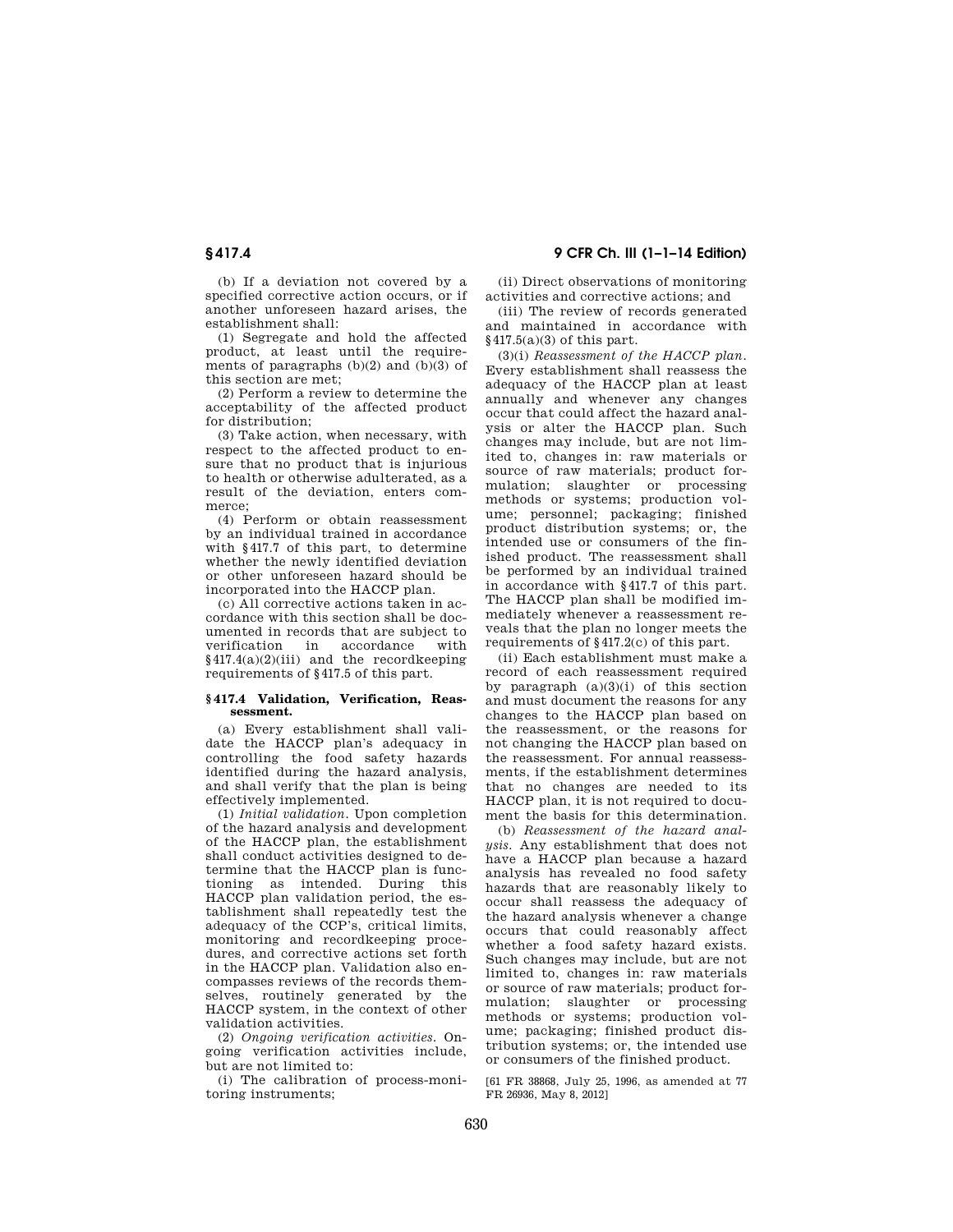# Food Safety and Inspection Service, USDA § 417.7

# **§ 417.5 Records.**

(a) The establishment shall maintain the following records documenting the establishment's HACCP plan:

(1) The written hazard analysis prescribed in §417.2(a) of this part, including all supporting documentation;

(2) The written HACCP plan, including decisionmaking documents associated with the selection and development of CCP's and critical limits, and documents supporting both the monitoring and verification procedures selected and the frequency of those procedures.

(3) Records documenting the monitoring of CCP's and their critical limits, including the recording of actual times, temperatures, or other quantifiable values, as prescribed in the establishment's HACCP plan; the calibration of process-monitoring instruments; corrective actions, including all actions taken in response to a deviation; verification procedures and results; product code(s), product name or identity, or slaughter production lot. Each of these records shall include the date the record was made.

(b) Each entry on a record maintained under the HACCP plan shall be made at the time the specific event occurs and include the date and time recorded, and shall be signed or initialed by the establishment employee making the entry.

(c) Prior to shipping product, the establishment shall review the records associated with the production of that product, documented in accordance with this section, to ensure completeness, including the determination that all critical limits were met and, if appropriate, corrective actions were taken, including the proper disposition of product. Where practicable, this review shall be conducted, dated, and signed by an individual who did not produce the record(s), preferably by someone trained in accordance with §417.7 of this part, or the responsible establishment official.

(d) *Records maintained on computers.* The use of records maintained on computers is acceptable, provided that appropriate controls are implemented to ensure the integrity of the electronic data and signatures.

(e) *Record retention.* (1) Establishments shall retain all records required by paragraph  $(a)(3)$  of this section as follows: for slaughter activities for at least one year; for refrigerated product, for at least one year; for frozen, preserved, or shelf-stable products, for at least two years.

(2) Off-site storage of records required by paragraph (a)(3) of this section is permitted after six months, if such records can be retrieved and provided, on-site, within 24 hours of an FSIS employee's request.

(f) *Official review.* All records required by this part and all plans and procedures required by this part shall be available for official review and copying.

# **§ 417.6 Inadequate HACCP Systems.**

A HACCP system may be found to be inadequate if:

(a) The HACCP plan in operation does not meet the requirements set forth in this part;

(b) Establishment personnel are not performing tasks specified in the HACCP plan;

(c) The establishment fails to take corrective actions, as required by §417.3 of this part;

(d) HACCP records are not being maintained as required in §417.5 of this part; or

(e) Adulterated product is produced or shipped.

# **§ 417.7 Training.**

(a) Only an individual who has met the requirements of paragraph (b) of this section, but who need not be an employee of the establishment, shall be permitted to perform the following functions:

(1) Development of the HACCP plan, in accordance with §417.2(b) of this part, which could include adapting a generic model that is appropriate for the specific product; and

(2) Reassessment and modification of the HACCP plan, in accordance with §417.3 of this part.

(b) The individual performing the functions listed in paragraph (a) of this